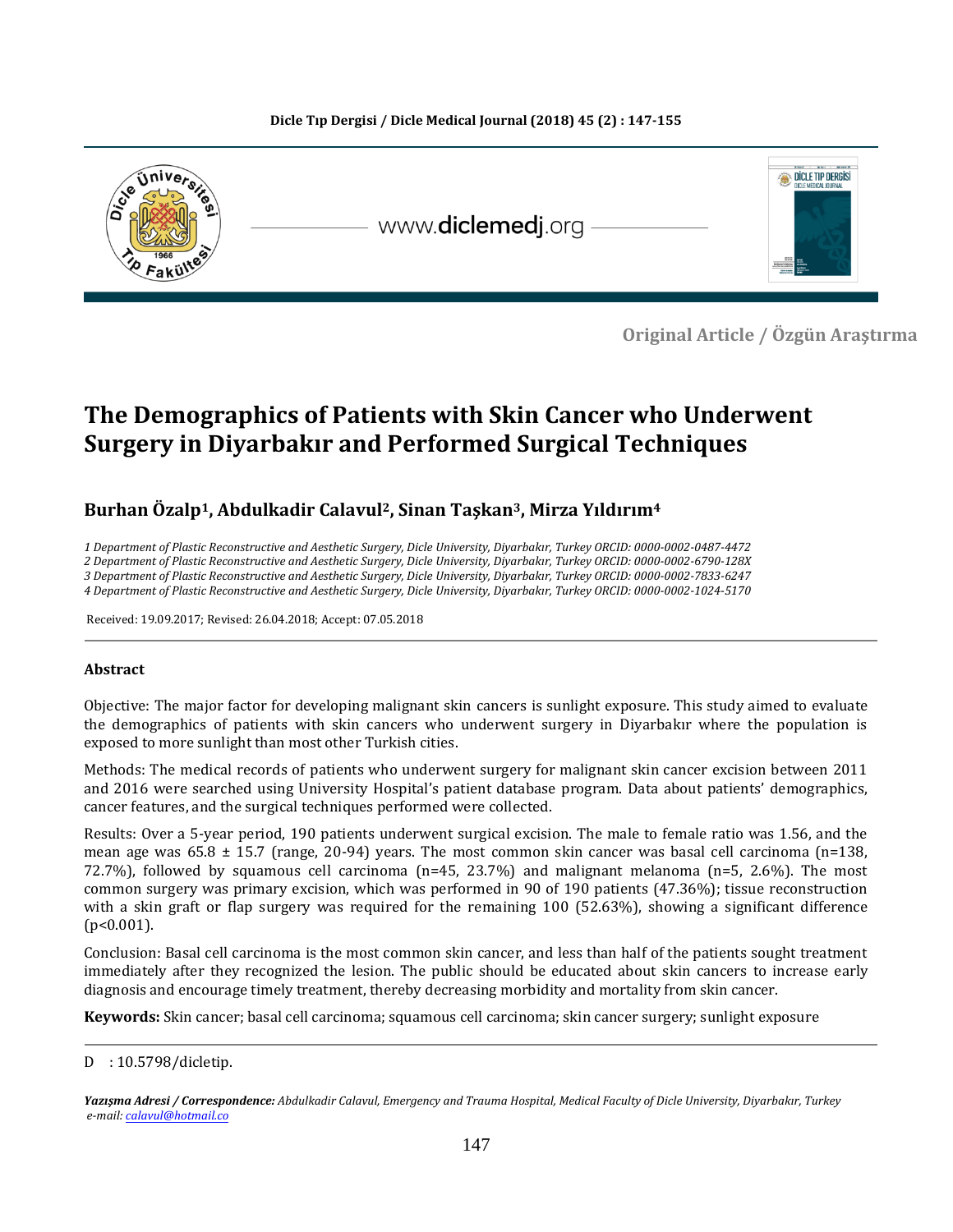# **Diyarbakır ve Çevresinde Deri Kanseri Nedeniyle Ameliyat Edilen Hastaların Demografik Özellikleri ve Uygulanan Cerrahi Teknikler**

#### **Özet**

Amaç: Deri kanseri oluşumuna neden olan en önemli etken güneş ışığına maruziyettir. Bu çalışma, yerel halkın Türkiye'nin çoğu ilinden daha fazla güneş ışığına maruz kaldığı Diyarbakır'da deri kanseri nedeniyle ameliyat olan hastaların demografik özelliklerini incelemeyi amaçlamaktadır.

Yöntemler:2011 ile 2016 yılları arasında deri kanserinin eksizyonu amacıyla ameliyat edilen hastaların tıbbi kayıtları, Üniversite Hastanesi tıbbi otomasyon program kullanılarak tarandı. Hastaların demografik özellikleri, deri kanserlerinin özellikleri ve uygulanan cerrahi tekniklere ait bilgiler toplandı.

Bulgular: Bes yıldan fazla bir sürede, 190 hasta ameliyate dildi. Erkek/kadın oranı 1,56 ve ortalama hasta yaşı 65,8 ± 15,7 ( 20-94 arası ) yıldı. Deri kanserinin hastalar tarafından farkedilmesiyle tedavi için başvuru arasında geçen zaman ortalama 24.5 aydı (1-180ay). En sık görülen deri kanseri bazal hücreli karsinomken( n = 138, %72,7),bunu skuamöz hücreli karsinom (n= 45, %23,7) ve malignmelanom (n=5, %2,6) takip etmekteydi. En sık gerçekleştirilen cerrahi yöntem, 190 hastanın 90 tanesinde (%47.36) uygulanan tümöreksizyonu ve primer deri onarımıyken, geri kalan 100 hastada (%52.63) deri grefti, flep ya da combine cerrahi ile doku rekonstrüksiyonu gerekti. Primer onarım ile diğer cerrahi tekniklerin sayıları arasında istatistiksel olarak anlamlı derecede birfark vardı (p<0.001).

Sonuç:Bazal hücreli karsinom en sık görülen deri kanseri olup hastaların sadece yarıdan daha azı lezyonu fark eder etmez tedavi için başvurmaktadır. Toplum, erken teşhis oranını arttırmak ve deri kanserlerinin neden olduğu morbiditeyi azaltmak için deri kanserleri hakkında eğitilmeli ve zamanında tedavi için cesaretlendirilmelidir.

**Anahtar Kelimeler**: Deri kanserleri, bazal hücreli karsinom, deri kanseri cerrahisi, güneş ışığına maruziyet.

#### **INTRODUCTION**

Malignant skin cancers are classified as nonmelanoma skin cancers (basal cell carcinoma and squamous cell carcinoma) and malignant melanoma. The most common skin cancer is basal cell carcinoma (BCC), and it accounts more than 75% of all skin cancers<sup>1,2</sup>. BCC grows slowly over time, and its metastasis risk can be overlooked (<0.005%)1. Squamous cell carcinoma (SCC) is the second most common skin cancer (20%), but it metastasizes to regional lymph nodes at a rate of 2-5%2. Although malignant melanoma (MM) is very rare compared to BCC and SCC, its regional lymph node metastases rate is reportedly 23%3, and it is responsible for the majority of the deaths resulting from skin cancers in the United States of America4.

The incidence of malignant skin cancer has increased in recent decades. Although there are many common and distinct risk factors for developing skin cancers (including Fitzpatrick skin type I or II, familial skin cancer history, male gender, smoking, having premalignant skin lesions such as actinic keratosis or dysplastic nevus, genetic disorders, and immune suppression), sun exposure is acknowledged as the major risk factor for developing skin cancer. Chronic and cumulative exposure to UVA and UVB rays cause skin cancers to develop, and the prevalence of skin cancer varies according to geographic district2. The patients enrolled in this study live in Diyarbakır, which receives significant sunlight for three-quarters of the year and where the majority of its population work in agriculture. Traditional herbal remedies are also common, and most of the patients with skin cancer try handmade pomade or drugs before visiting a medical doctor.

Surgical interventions have increased with skin cancer prevalence and reducing postoperative morbidity is increasingly important<sup>5</sup>. Tumor size is the main factor in determining surgery type and postoperative morbidity affects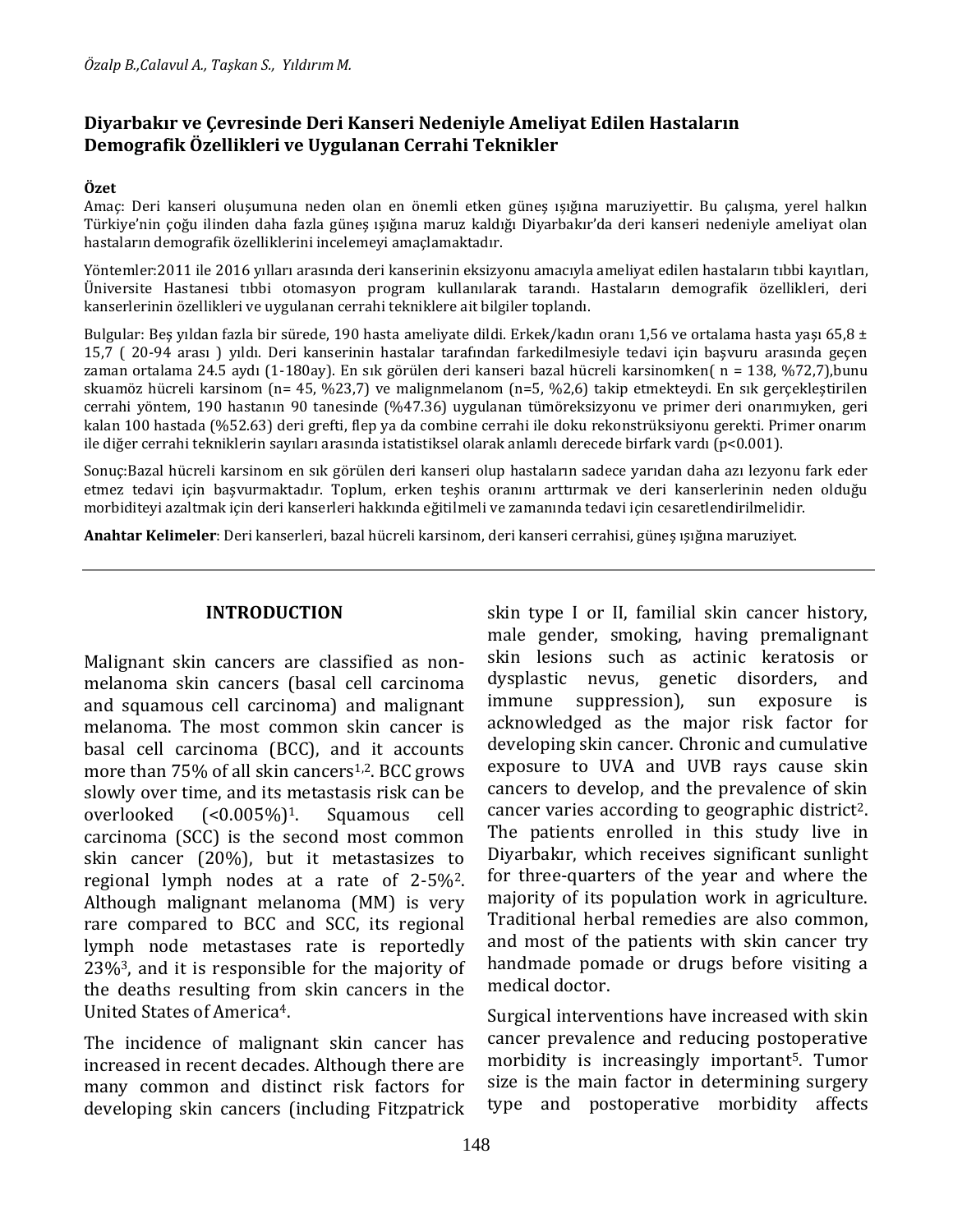patients' quality of life. Delaying the onset of treatment allows the skin cancer to grow, which disfigures aesthetic appearance, increases the difficulty of surgical excision, and raises the risk of metastases. Therefore, increasing public awareness about skin cancer is the key factor in preventing malignant skin cancers and surgery-related morbidities.

This study aimed to evaluate the demographics of skin cancer patients in the southeast region of Turkey and review how tumor size related to different surgical treatments.

## **METHODS**

A retrospective analysis of patients who underwent malignant skin cancer excision was performed using University Hospital's medical database program. A total of 205 patients were operated on by the same surgeon and confirmed by pathology to have malignant skin cancers. The medical records were reviewed, and data about the patient (gender, age, job, and lifestyle), tumor (tumor type, localization size, existence of distance metastases), and surgical technique were recorded.

All the patients were operated on using local or general anesthesia. The surgical interventions were divided into four different techniques depending on the type of tissue defect closure: primary closure, skin graft, flap closure, and mixed (both skin graft and flap).

As BCC and SCC account for almost all skin cancers, these two common tumors were compared. The differences in age and tumor size of the patients who had BCC and SCC were expressed as the mean ± standard derivation, and Student's t-test was used to account for the difference in mean values. A Chi-square test was used to determine whether the tumor type (BCC and SCC) differed with gender and age. The incidences of different surgical techniques were evaluated using the Kruskal-Wallis test. The statistical analysis was performed using SPSS software version 15.0 for Windows (SPSS, Inc., Chicago) and p-values<0.05 were accepted as statistically significant.

| <b>Demographics</b>                                                           | <b>Basal Cell Carcinoma</b> | <b>Squamous Cell Carcinoma</b> | <b>Statistical Significance</b> |
|-------------------------------------------------------------------------------|-----------------------------|--------------------------------|---------------------------------|
| Total number of patients                                                      | 138                         | 45                             | $p<0.05*$                       |
| Age of patients (mean± SD), (years)                                           | $64.1 \pm 16.2$             | $72.9 \pm 12.3$                | $p<0.01**$                      |
| Mean dimensions of the excised skin cancer (cm)                               | $1.24 \times 1.54$          | $2.24 \times 2.96$             | $p<0.01**$                      |
| Meansurfacearea of the excised skin cancer (cm <sup>2</sup> )                 | 7.38                        | 8.17                           | $p<0.01**$                      |
| Most common performed surgical technique                                      | Primaryclosure, 47.1%       | Primaryclosure, 26.8%          | $p > 0.05$ <sup>1</sup>         |
| Mean interval between recognition of initial lesion<br>and treatment (months) | 35.4                        | 23.4                           | $p<0.05*$                       |
| Localization of skin cancer                                                   | Face, $n=114(90.5\%)$       | Face, $n=35(79.5%)$            | N/P                             |
| Most common facial localization                                               | Nose, 31.5%                 | Lowerlip17.1%                  | N/P                             |

**Table 1:** Demographics ofthe patients with basal cell carcinoma and squamous cell carcinoma

\*Statistically significant; \*\*Statistically highly significant; ¶ not statistically significant; N/P; Not performed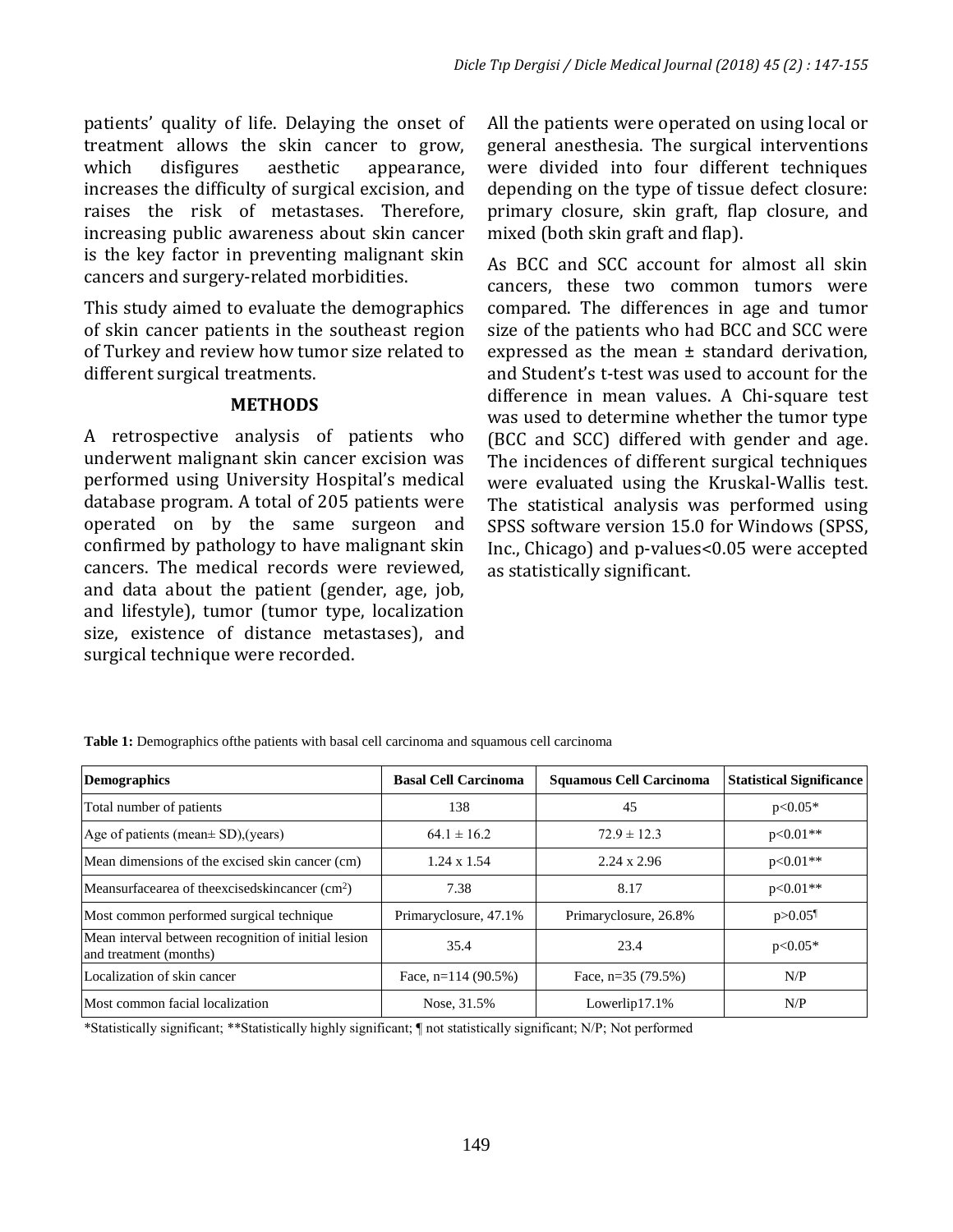

**Figure 1. a)** A 74-year-old women presented with a large BCC that extended from the right frontal area through the upper and lateral region of her orbita. The patient had a 12-year history of skin cancer, which grew slowly over the years. The main reason for seeking medical treatment was the insistence of family members; indeed, the patient did not want to have surgery at first but then accepted. **b)** The soft tissue defect after the BCC was excised. Due to the tumor's large size, the flap surgery was combined with a skin graft to cover the bones exposed after tumor excision. **c)**a 7 x 5.5 cm BCC was excised completely within 1-cm of normal skin **d)** Despite achieving tumor eradication with clear margins, upper eyelid retraction and disfiguring of the patients caused serious postoperative morbidity.

#### **RESULTS**

Of the 205 patients, 15 had cancers other than skin cancers, and this group was named the skin-affected cancer group (metastasis of other tumors, raised from tissue under the skin, tumors invaded skin). The most common tumor types in this group were Kaposi Sarcoma (n=4, 26.6%) and dermatofibrosarcoma protuberans  $(n=3, 20.0\%)$ .

Of the remaining 190 patients who had malignant skin cancers, 116 (61%) were male and 74 (39%) were female. The mean age of the patients was  $65.8 \pm 15.7$  (range, 20-94) years. The male to female ratio was 1.56; there was male dominance. Seventy-six percent of the patients worked in agriculture and animal husbandry. These patients regularly wear a puşi (a traditional cloth resembling a scarf that covers the head and some areas of the face) or broad-brimmed hat to protect against sunlight. Of the 190 malignant skin cancers, 138 were BCC (72.7%), 45 were SCC (23.7%), 4 were MM (2.1%), and 3 were basosquamous carcinoma (1.58%) (Graphic 1). The soft tissue defects resulting from surgery were closed primarily in 85 patients (44.7%), using flap tissue in 45 patients (23.7%), skin grafted in 44 patients (23.2%), and using both skin graft and flap in 16 patients (8.4%) (Graphic 2).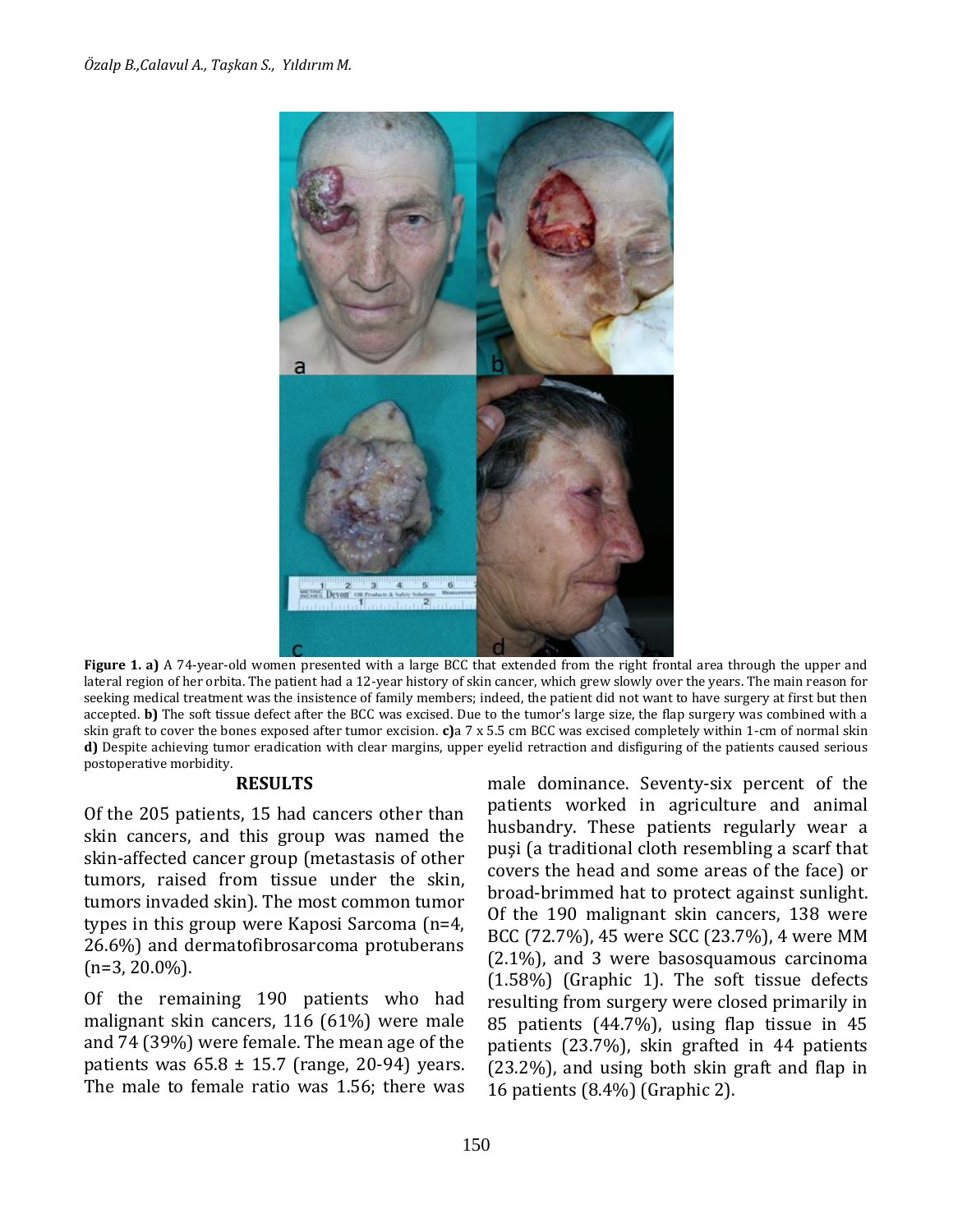

**Figure 2. a)** A 50-year-old woman presented with an 8 x 10 cm squamatedtumoral mass over her scalp. Her medical history revealed a scalp burning in childhood, and the pathologic examination revealed that the lesion was SCC (also named as Marjolin ulcer). The lesion had existed for more than 14 years, and the patient did not seek any treatment during this period. **b)** A computed tomography revealed a bone defect in 4.5 cm in diameter, and the durameterwas invaded. The patient did not accept surgical treatment and was told that the skin cancer is life threatening.



**Figure 3. a)** A 52-year-old women with a 4-year history of malign melanoma on her left cheek applied for treatment. Tumor excision and reconstruction with a cheek rotation flap were planned. **b)** Tissue defect after tumor excision. **c)** Immediate postoperative photo of the patient. **d)** Three weeks after surgery with an acceptable aesthetic outcome.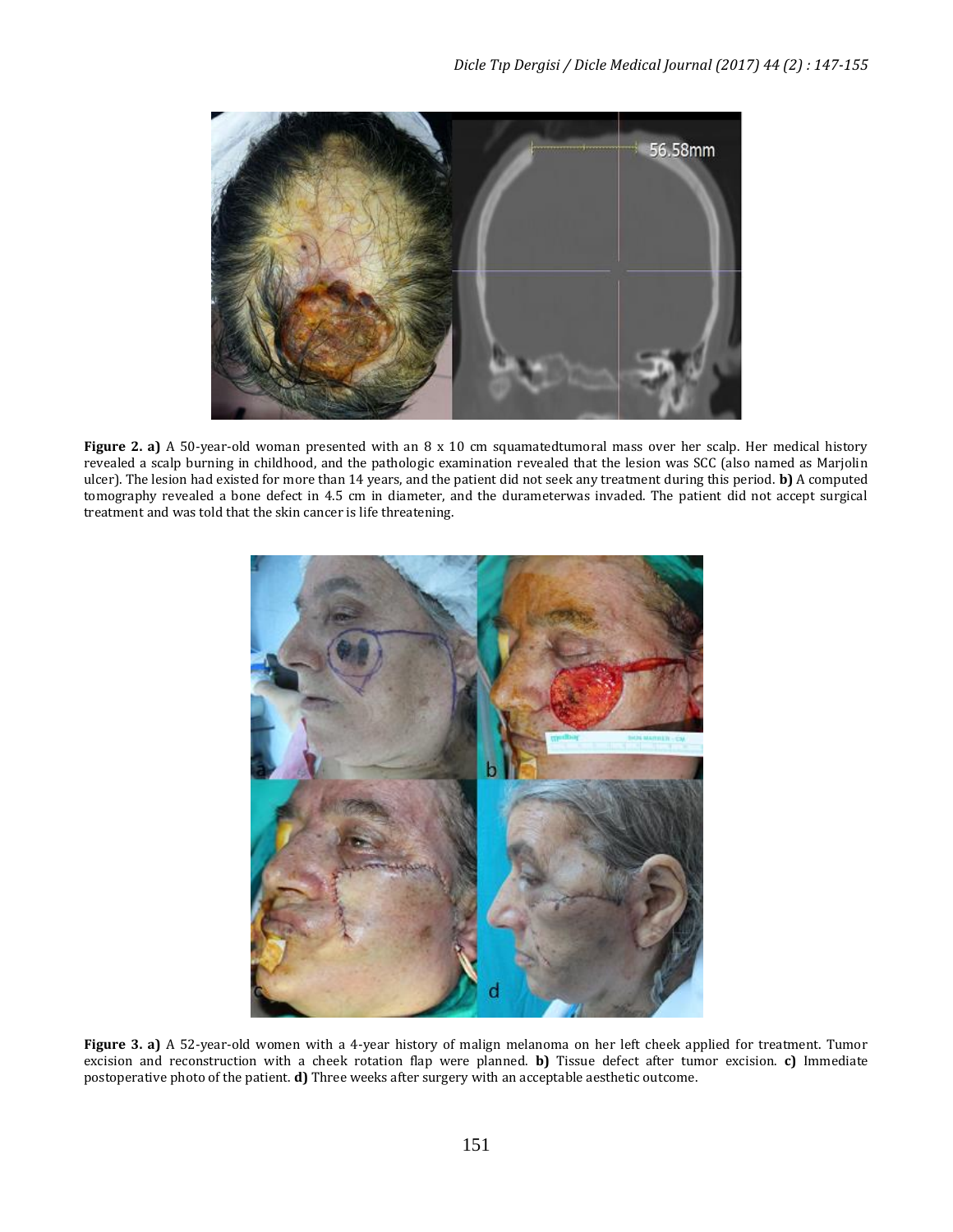The authors compared the patients with BCC and SCC, and the results are summarized in Table 1. The mean age was  $64.1 \pm 16.2$  (range 20-93) years in the patients with BCC and 72.9 ± 12.3 (range 44-94) years in the patients with SCC; the differences were statistically significant (p<0.01). The mean dimension of the excised tumor was 1.24 x 1.54 cm (with a mean surface area of 7.38 cm2) for the BCC patients and 2.24 x 2.96 cm (with a mean surface area of 8.17 cm2) for the SCC patients. The mean tumor dimension was significantly larger in SCC patients than in BCC patients (p<0.01). Primary closure was the most common surgery for BCC patients at a rate of 47.1%, whereas it was only utilized for 28.6% of SCC patients. Although the differences between the same surgical techniques in the treatment of BCC and SCC patients are not statistically significant, the data reveal that the primary closure rate decreased in SCC patients due to the larger tumor sizes. The mean intervals between the recognition of a skin lesion and seeking medical care were as follows: 24.5 months (range, 1-180 months) for patients with BCC and SCC; 35.4 months (range, 4-180 months) for patients with only BCC; and 23.4 months (range, 1-120 months) in patients with only SCC. The results show that the time between recognizing the initial lesion and seeking medical treatment was significant longer in the patients with BCC ( $p<0.05$ ).

Pathologic examination of the BCC specimens identified the subtype of only 18 out of 138 BCC patients; the most common subtype was nodular. The SCC specimens were classified in 30 patients as follows: well differentiated in 16 patients (53.3%); moderately differentiated in 8 patients (26.7%); and poorly differentiated in 6 patients (20.0%).

Information about tumor localization was available in the medical records for 126 of the 138 BCC patients and 44 of the 45 SCC patients. Of the 126 BCC patients, 114 (90.5%) had facial lesions, whereas only 12 (9.5%) developed on

another part of the body (Table 1). The face region was also the most affected area in SCC patients; 35 of 44 (79.5%) tumors were located on the face. The nose was the most common area for facial BCC lesions, with a rate of 31.5%. Among SCC lesions, 17.1% were located on the lower lip, which was the most common area for developing SCC.

Some cases are shown in Figures 1-3.







**Graphic 2.**Distribution of surgical techniques in skin cancer treatments.

# **DISCUSSION**

It is well known that extensive exposure to UVA and UVB rays from the sun is a significant risk factor for developing skin cancer. As life expectancy and therefore sun exposure increases, skin cancers have become more common. According to a report from the Health Ministry of the Turkish Republic published in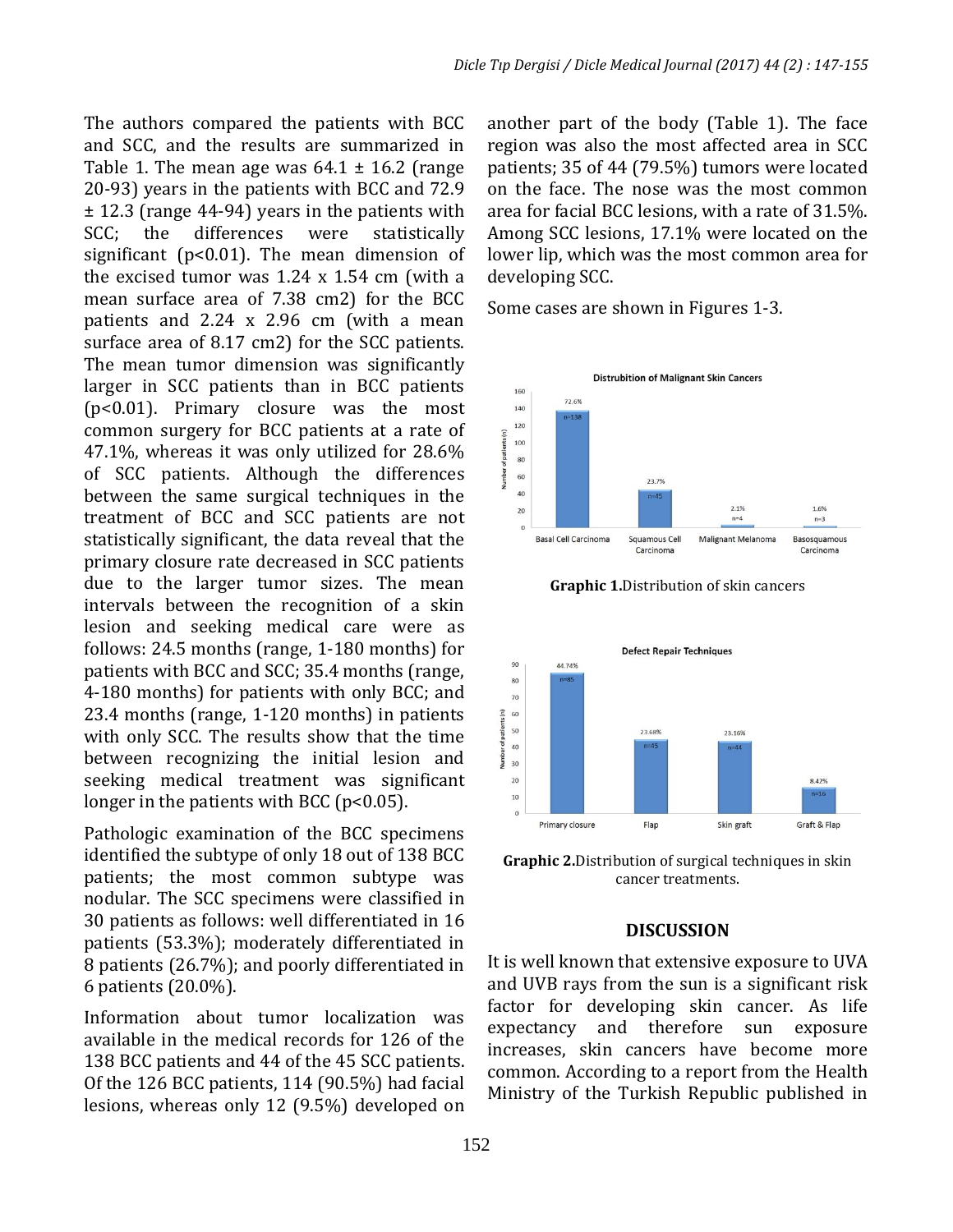2009, skin cancer was the fifth most common cancer in Turkish men and the fourth most common cancer in Turkish women.6Currently, published literature about skin cancer prevalence in Turkey reflects local but not country-wide data7-10. Arıca et al. reported that skin cancer was the most common cancer type in the southern Turkish city of Hatay, with a rate of 27.7%, and this study stated that the city's excessive exposure to sunlight was the main reason for high prevalence of skin cancer7. Skin cancer was also identified as the most common cancer in Şırnak (43.4%) and Diyarbakır (15.4%)<sup>8-9</sup>. Turkey's lack of a regular reporting system for cancer cases may be a reason for the wide range of skin cancer prevalence in different Turkish cities.

Non-melanoma skin cancers (NMSCs) such as BCC and SCC reportedly account for 95% of all malignant skin cancers in worldwide1. This report noted that 96.4% of all cases were NMSCs, a proportion slightly higher than in the US. Aktürket. al reported that of the 372 patients with skin cancers in Kocaeli, 88.6% were NMSCs<sup>10</sup>. Although the rates of NMSCs in Kocaeli and Diyarbakır differ, it is clear that NMSCs are, as expected, the most common skin cancers<sup>9,10</sup>.

According to published literature, climate type is directly correlated to skin cancer incidence, and people living in sunnier climates are at greater risk of developing skin cancers than those living in less temperate climates $11,12$ . This study investigated the demographic features of skin cancer patients living in Diyarbakır, where the average maximum temperature in the summer is 36.7℃, with an average of 12 hours of sunlight<sup>13</sup>. A study from Dicle University published in 2007 by Özekinci, showed that skin cancer was the most common cancer type in Diyarbakır, with a rate of 15.4%<sup>9</sup>. Although this article did not focus on the cancer case distribution in Diyarbakır, Özekinci et al.'s report supports this paper's assertion that skin

cancers might be the most common cancers in cities with climates similar to Diyarbakır9.

Job type is an important factor to consider in determining how much sunlight exposure a person receives because people who work outdoors are subjected to more sun exposure than those who work indoors. A study from New Zealand revealed that farmers are exposed to six to eight times more UV light than indoor workers14. This study collected patients' occupations from hospital databases and phone interviews. The collected job data for 138 patients (82 men and 56 women) with NMSC showed that 87 (63%) were farmers and 14 worked outdoors (10.1%).

Wearing sunglasses, long trousers, and clothes covering the skin are the most suitable and effective way to provide sun protection $15,16$ . In their clinical practice, the authors asks the patients with skin cancers whether they used anything to protect their skin from the damaging effects of sunlight. The farmer patients said that they tried to work in the early morning or late afternoon; however, that is not possible all the time. These patients also said that they did not use sun protective cream; they did, however, wear a puşi (a traditional cloth resembling a scarf that covers the head and some areas of the face) or broad-brimmed hat. The public, especially farmers and outdoor workers, should be informed about the damaging effects of sunlight and instructed on how protecting skin from the sun can prevent skin cancer.

The risk for developing malignant skin cancer increases with age; most skin cancers are diagnosed in patients in their  $50s$  and  $60s^{1,2}$ . Corroborating these expectations, this report's findings show that the mean age of the malignant skin cancer patients was  $65.87 \pm$ 15.75 (range: 20-94). Significantly, the mean age of patients with SCC was approximately nine years older than patients with BCC (p<0.01). However, as it contradicts general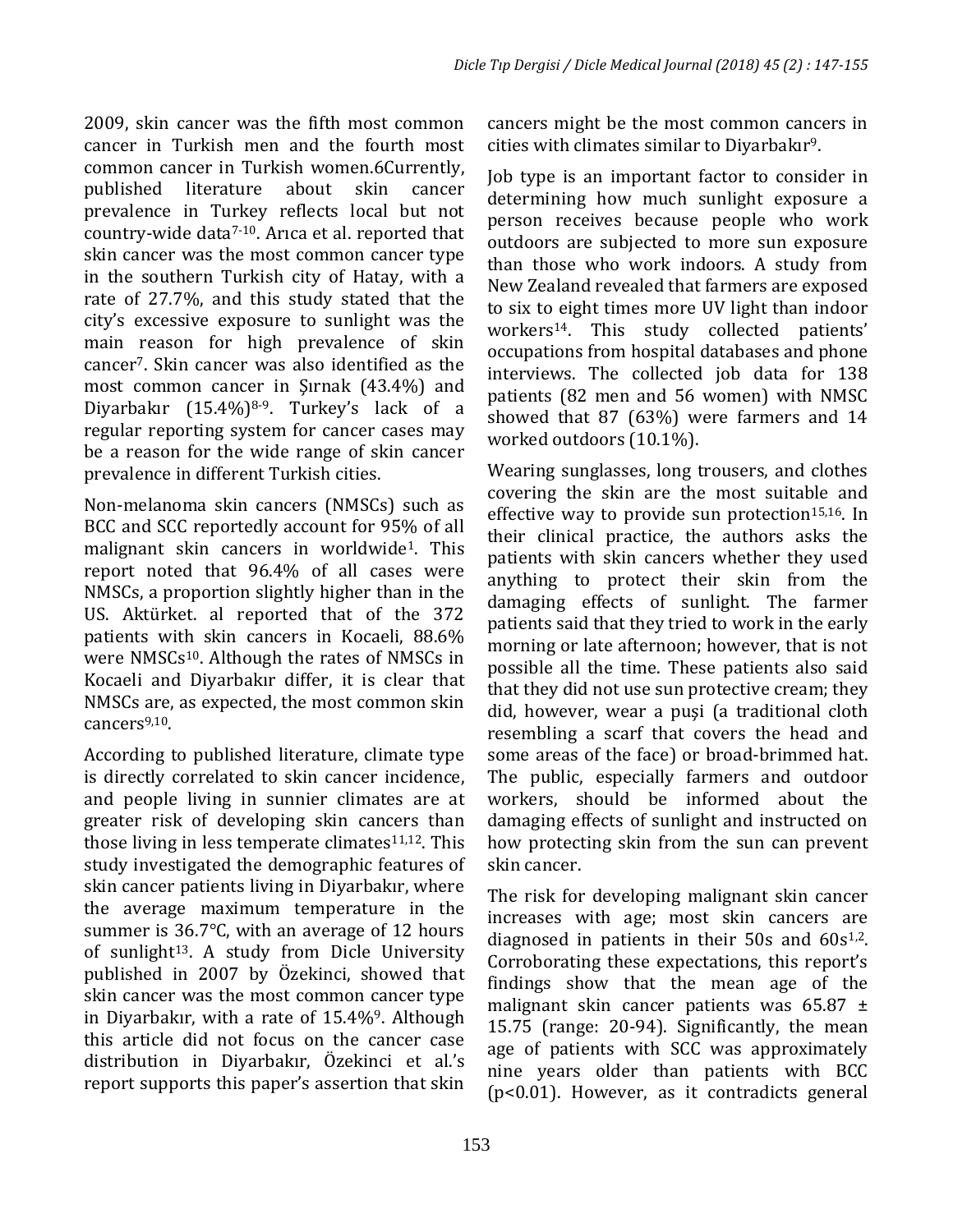literature knowledge about mean age of the patients with malignant skin cancers; Yang et al. reported that 105 patients with early-onset BCC were diagnosed at a mean age of 44.2 years17 which was quite low compared to this study's BCC patients, whose mean age at diagnosis was 64.6 years. This data suggests that increasing patients' awareness about skin cancer can decrease the mean age at initial diagnosis. Some patients enrolled in the present study had a history of skin cancer of more than 20 years, and this fact is disturbing in terms of the country's protective public health.

The most commonly reported skin cancer sites were the head and neck region<sup>7,11</sup>. This information is compatible with the present study, which showed that of the 170 malignant skin cancer locations, 150 (88.2%) were located on different facial regions. The nasal region was the most common site for BCC, and the lower lip was the most common site for SCC. Although significantly less common than the face, the neck (BCC) and scalp (SCC) were the second most common areas. The location of the malignancies shows that uncovered body parts exposed to sunlight have the greatest risk of developing skin cancers.

Previous studies about skin cancers mostly have focused on their prevalence and location as well as the patients' gender and age distribution. In contrast, this report also evaluates the tumor size and surgical treatment of the malignant skin cancers. Like all cancer types, early diagnosis and timely treatment are key factors for eradicating skin cancer and reducing postoperative morbidity in cases requiring surgery. The cancer size at the initial examination provides insight into patients' awareness of malignant skin cancers, and unfortunately, many patients had skin cancers that were already significant in size. Some cases had been diagnosed as other skin diseases or given inappropriate traditional medical creams or herbal remedies. In such cases, the cancer

tissue grew and invaded underlying anatomic structures or metastasized into lymph nodes and other body parts. In advanced cases, the growth or spread of skin cancer causes serious deformities including orbital exenteration, extremity amputation, or even death due to metastases.

Tumor size is also an important factor in determining the most appropriate surgical technique. If the cancer dimension is small enough, surgical excision and primary closure of the defect can be sufficient, but reconstruction techniques can be requiredfor larger tumors. The cancer dimensions are also related to tumor stage and survival expectation. The mean tumor size was 1.54 x 2.9 cm (mean surface area =  $4.71$  cm2) in BCC patients, whereas it was 2.24 x 2.95 cm (mean surface area = 8.36 cm2) in SCC patients. Some patients had a history of cancer going back more than 15 years. In this study, only 85 of 190 patients underwent tumor excision and primary defect closure; the remaining 105 patients underwent tissue defect reconstruction, a rate of 55.3%. Of the 45 SCC patients, there were regional lymph node metastases and 3 distant metastases, a rate of 16.3%. This study also showed that, given the mean duration for seeking medical treatment after recognizing the cancer lesion, the people living in Diyarbakır do not have enough information about skin cancer.

# **CONCLUSION**

Skin cancers are most commonly diagnosed in patients in their 60s, and BCC is the most common skin cancer. It is highly important to educate the public about potential skin cancers and the importance of seeking medical treatment promptly. Early diagnosis and surgical intervention can diminish post-surgical morbidities that affect the quality of life. Teaching Turkish citizens how to protect themselves from sun exposure, particularly in cities receiving extensive sunlight, is important in reducing the prevalence of skin cancers.